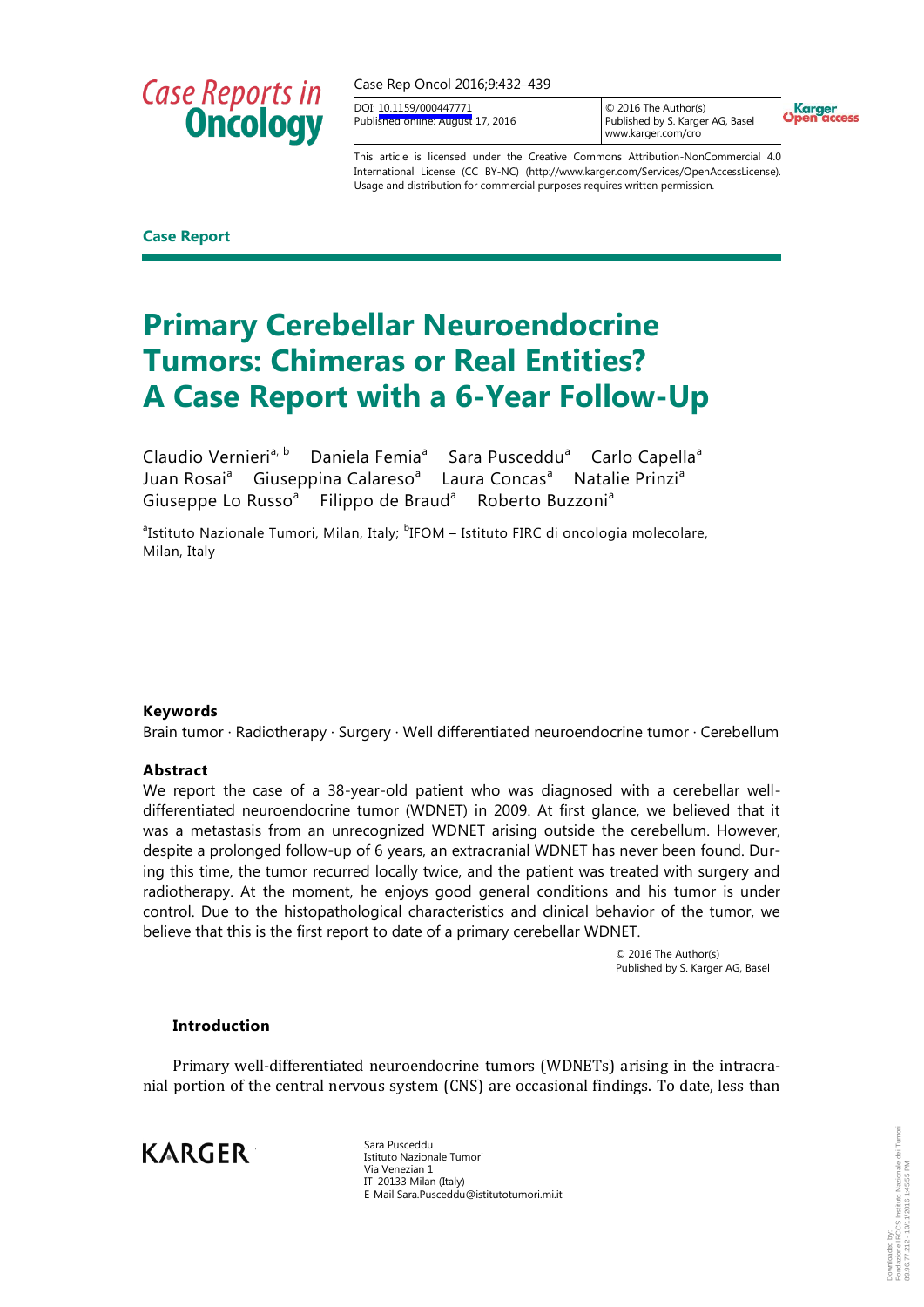| Case Rep Oncol 2016;9:432-439 |                                                                              |  |
|-------------------------------|------------------------------------------------------------------------------|--|
| 10.1159/000447771             | C 2016 The Author(s). Published by S. Karger AG, Basel<br>www.karger.com/cro |  |

433

Vernieri et al.: Primary Cerebellar Neuroendocrine Tumors: Chimeras or Real Entities? A Case Report with a 6-Year Follow-Up

10 cases of CNS WDNETs have been reported, 3 of which originated from cerebral hemispheres or the skull base and another 3 were paragangliomas [1–6].

On the other hand, the CNS more frequently represents a metastatic site for primary poorly differentiated NET arising elsewhere, most often in the lung (small-cell lung cancer) [7, 8]. In such cases, other secondary lesions, such as liver, lung and lymph nodes metastases, are often detected synchronously or metachronously with CNS localizations.

Patients with WDNET and brain metastases are rare; typically they have a poor prognosis, with one study reporting a median survival time of 10.0 months after diagnosis of brain metastases [7]. Overall, brain metastases occur in 1.5–6% of all WDNETs, and their detection is usually preceded by the documentation of the primary, extracranial tumor  $[7, 8]$ .

#### **Case Report**

**KARGER** 

In August 2009, a 38-year-old man referred to the hospital emergency department after a 2-month history of vertigos. Anamnesis and physical examination, including neurological evaluation, were not suggestive of any specific disease. Magnetic resonance (MR) imaging of the brain was performed which identified a large, heterogeneous contrast-enhancing lesion in the left cerebellar hemisphere, surrounded by significant edema (fig. 1, red arrows). Images were suspicious for a primary CNS neoplasm. Therefore, and given the potential risk for serious complications, immediate radical neurosurgery was performed, without previous systemic staging of the disease. Histology of the surgical specimen was compatible with a grade 2 (G2), WDNET localization with vaguely lobular architecture and sporadic small clusters of foamy macrophages. Lobules of neoplastic cells were separated by a thin network of fibrous septa enriched in vessels with a few aggregates of mature lymphocytes within them. Neoplastic cells contained polygonal, eosinophilic cytoplasm and ovoid nuclei with irregular profiles, coarse chromatin and one or two eosinophilic nucleoli (fig. 2a, b). Several cells exhibited finely vacuolar cytoplasm and a few rhabdoid cells were also present. Brisk mitotic activity was detected, with Ki67/MIB-1 staining positive in around 15–20% of tumor cells (fig. 2c). At immunohistochemistry, neoplastic cells diffusely expressed synaptophysin, chromogranin A (CgA) (fig. 2d) and neuron-specific enolase (NSE). EGFR was expressed on the cytoplasmic membrane of about 30% cells, while vimentin was detectable in the few rhabdoid cells. p53, EMA, cytokeratin CAM5.2, cytokeratin 7 and CD10 were expressed only in a few neoplastic cells, while staining was consistently negative for Neu-N, Oligo-1, myogenin, TTF-1, PSA, smooth muscle actin, Melan-A, Mart-1, S-100 protein, CD31, somatostatin receptor, cytokeratins AE1/AE3, GFAP and progesterone receptors.

Then the patient came to our attention. Given the peculiarity of the case, we asked two other pathologists with proven experience in the field of NET to review the slides. The morphological and immunohistochemical (IHC) analysis showed diffuse positive staining for the neuroendocrine markers such as synaptophysin, CgA and NSE, with a focal staining for cytokeratins 7 and 8/18. Glioma markers (GFAP, S-100), calcitonin, pituitary (ACTH, FSH, GH, LH, PRL, TSH, alpha-SU), and gastroenteropancreatic and pulmonary NET hormones (serotonin, gastrin, insulin, somatostatin, PP, glucagon/glycentin, CDX2, PDX1, TTF1) were instead undetectable. A plausible differential diagnosis with Pineocytomas with mixed/intermediate differentiation (PPT) was proposed because PPT cells often assemble in lobular structures and stain positive for CgA, NSE and synaptophysin [9]. However, the absence of pineal localization in our case, and the cytological coarse chromatin aspect, was clearly dif-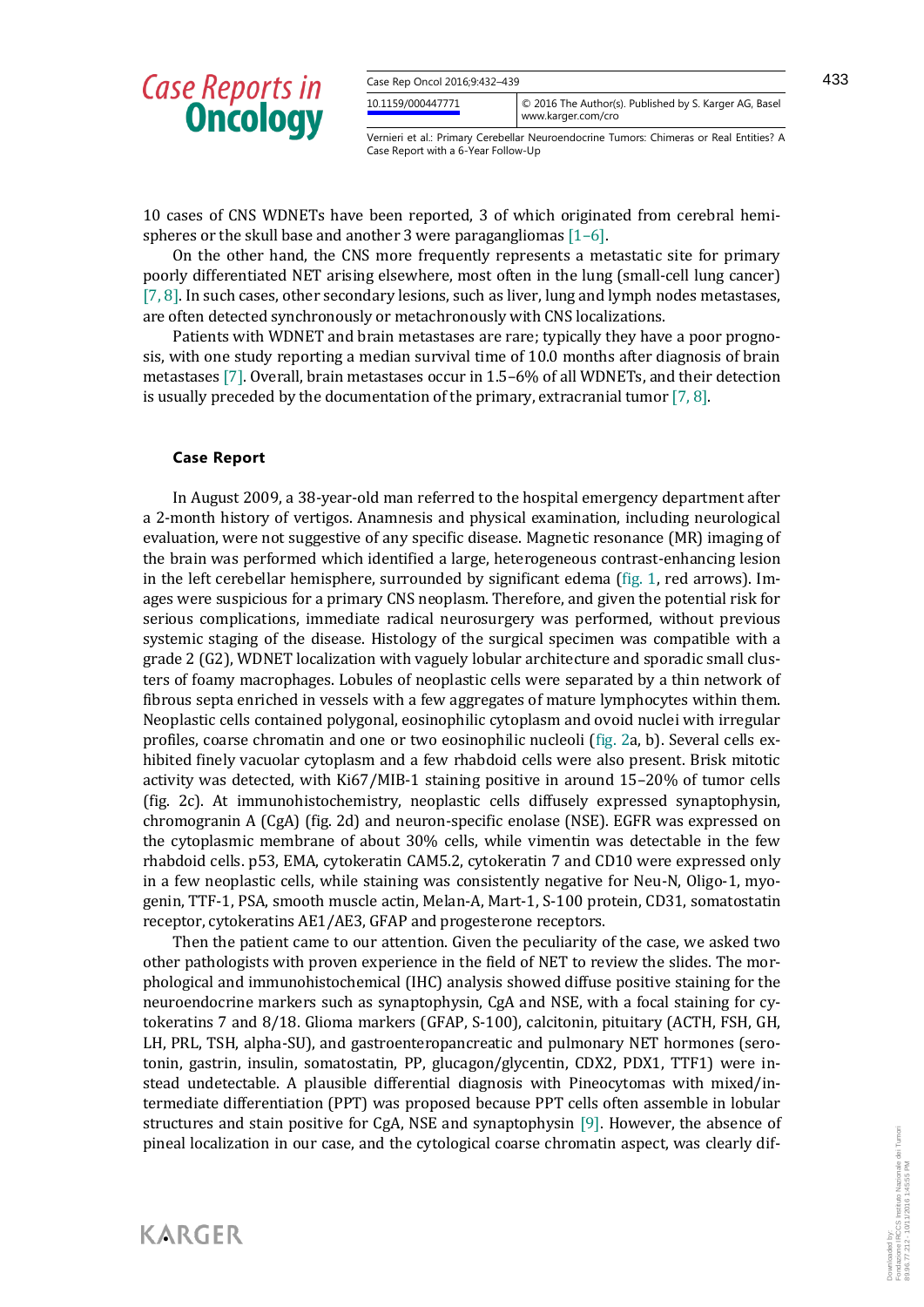| Case Rep Oncol 2016;9:432-439 |                                                                              |
|-------------------------------|------------------------------------------------------------------------------|
| 10.1159/000447771             | C 2016 The Author(s). Published by S. Karger AG, Basel<br>www.karger.com/cro |

Vernieri et al.: Primary Cerebellar Neuroendocrine Tumors: Chimeras or Real Entities? A Case Report with a 6-Year Follow-Up

ferent from the typically stippled pattern observed in PPTs [9]. Both pathologists confirmed the diagnosis of G2 WDNET according to the criteria of the 2010 WHO classification [10].

Only one ectopic cerebellar localization of a presumptive, primary pineal tumor has been reported in the literature; in that case, the primary tumor consisted of an immature dysembryoma [11]. For these reasons, pathologists excluded the hypothesis of an ectopic PPT.

Given that primary cerebellar WDNETs have never been described to date, the possibility of a brain metastasis from an elsewhere localized WDNET was considered reliable. However, extensive imaging studies, including computed tomography (CT), 68Ga PET and 18FDG-PET, did not show any evidence of extracranial primary tumor. Despite this, we expected that a primary NET located outside the brain, or other organ metastases, would become evident over a prolonged follow-up, also since no systemic treatment was administered to inhibit the growth of potentially present extracerebral tumor cells. However, total-body radiological studies including brain CT and MR imaging regularly performed every 6 months proved negative, and the patient remained asymptomatic and in good general conditions, without evidence of other extracerebral localizations of the disease.

In October 2012, vertigos reappeared and a brain MRI examination documented one local recurrence of the previously resected left hemisphere cerebellar lesion and the appearance of a new small lesion in maximum diameter, located at the left cerebellopontine angle (fig. 3, red arrows). Extensive systemic staging including 68Ga PET was performed, but again no extracranial localizations were detected. Partial surgical resection of the cerebellopontine lesion was then performed, followed by stereotactic radiotherapy on residual disease (60 Gy) and on left cerebellar hemisphere (50 Gy). Pathological and IHC examination of the recurrence confirmed the primary diagnosis.

In June 2014, another cerebellar recurrence was treated with radiotherapy (50 Gy). The patient also underwent total-spine MR imaging and cytological evaluation of cerebrospinal fluid, none of which showed any evidence of disease. At the last control in July 2015, minimal disease persistence at the cerebellopontine angle  $(13 \times 6 \times 9 \text{ mm})$  was documented by brain MRI, with the patient remaining substantially asymptomatic and involved in normal daily and working activities. Despite biannual systemic re-evaluations with total-body contrastenhanced CT and 68Ga PET, according to the clinical course of SNC primary tumors, extracranial disease has never become evident over a total follow-up of 6 years.

#### **Discussion**

**KARGER** 

In 10–13% of metastatic WDNETs, the primary tumor cannot be identified at diagnosis and can even remain occult during the entire course of the disease, with the liver being the main site of metastatic spread in such cases [12]. This can be explained by three different hypotheses: (a) if clinical follow-up is long enough, the primary tumor eventually becomes detectable; (b) the primary lesion remains small or even spontaneously regresses due to poor vascularization or clearing by the immune system; (c) the primary tumor arises in the same organ that is erroneously considered the metastatic site (in most cases the liver) [13].

The case described here unlikely represents a metastatic-to-the-cerebellum WDNET of unknown primary origin because of the following reasons.

(1) The putative primary extracranial tumor has not been detected during a prolonged, 6-year-long follow-up. This strongly contrasts with data in the literature, where detection of

Downloaded by:

Fondazione IRCCS Instituto Nazionale dei Tumori 89.96.77.212 - 10/11/2016 1:45:55 PM

CCS Instituto Nazionale dei Tumori<br>10/11/2016 1:45:55 PM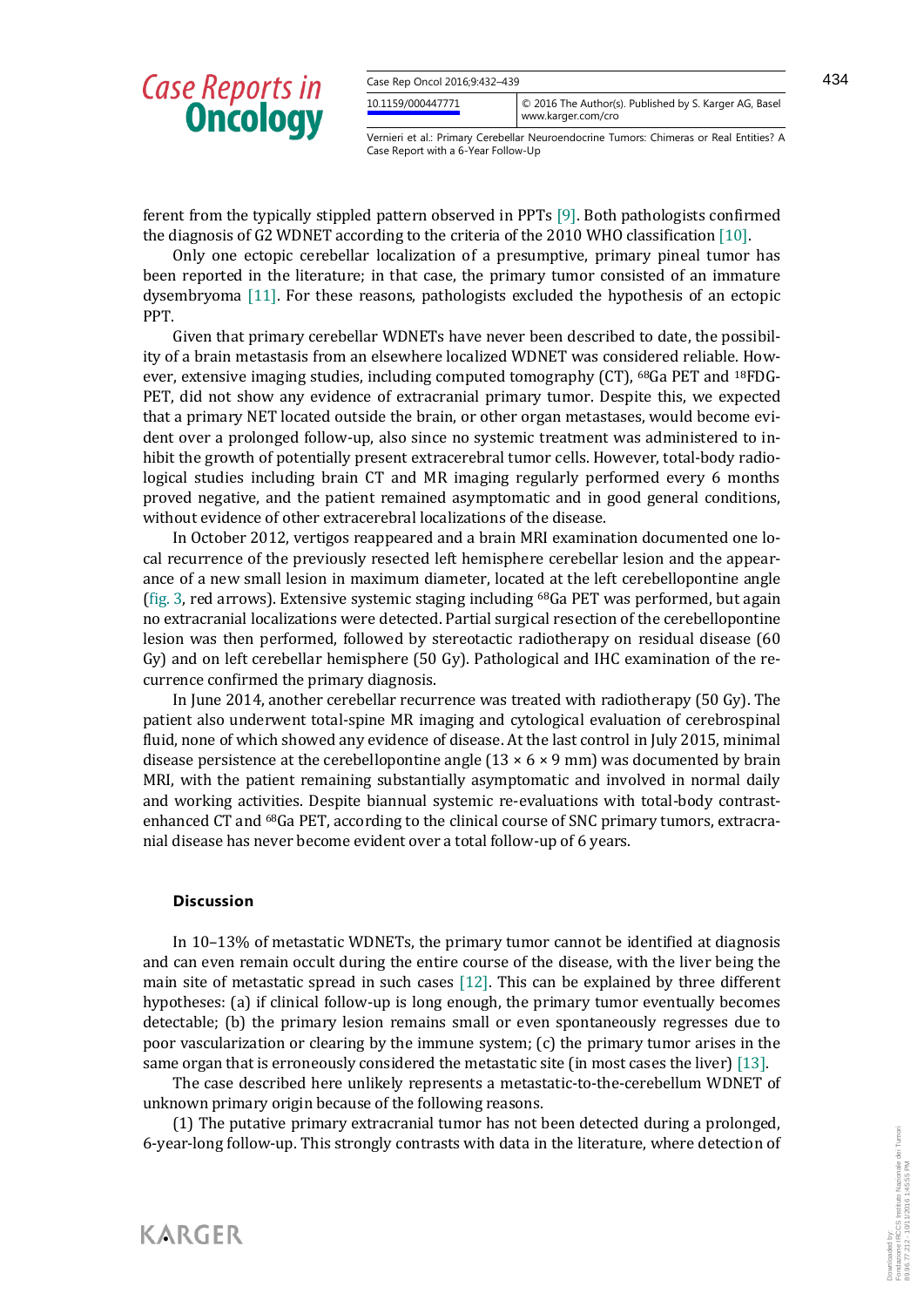| Case Rep Oncol 2016;9:432-439 |                                                                              |  |
|-------------------------------|------------------------------------------------------------------------------|--|
| 10.1159/000447771             | C 2016 The Author(s). Published by S. Karger AG, Basel<br>www.karger.com/cro |  |

Vernieri et al.: Primary Cerebellar Neuroendocrine Tumors: Chimeras or Real Entities? A Case Report with a 6-Year Follow-Up

brain metastases of elsewhere localized primary WDNETs has always been preceded by the detection of the primary neoplasm, most often at the lungs [7, 8].

(2) Tumor recurrences occurred in the same area of the brain as the first detected lesion, whereas lesions in sites that are preferential metastatic localizations of extracranial WDNETs, such as the liver and thoracic/abdominal lymph nodes, have never been found.

(3) Although IHC markers of WDNETs are not absolutely specific of any anatomic origin, the lack of *TTF1*, *CDX2* and *PDX1* expression in the tumor makes it unlikely to originate from the lung, gut and pancreas [14], thus probably excluding the most frequent sites of NET origin.

(4) The clinical indolent course of the patient, characterized by long-term survival, is typical of advanced WDNETs.

(5) Although it cannot be definitively excluded that a small, primary extracranial NET has metastasized to the brain before becoming quiescent or even being cleared by the immune system, it is hard to believe that the liver, lung and lymph nodes were completely spared, with the cerebellum instead being the only site of subsequent metastatic waves.

(6) Plausible differential diagnoses, including PPT and cerebellar medulloblastoma (MB).

We therefore conclude that this case represents the first pathological report of a primary cerebellar WDNET. Recurrences observed during patient follow-up represent, in our opinion, locoregional relapses of the primary CNS tumor. This work aims, above all, to make aware pathologists and clinicians about the existence of primary WDNETs of the CNS. These tumors would definitively consist of very rare entities, neglected until now because erroneously considered metastatic localizations of elsewhere located primary neuroendocrine neoplasms. They could originate from sparse cerebellar cells of the diffuse neuroendocrine system.

### **Acknowledgements**

Editorial assistance was provided by Luca Giacomelli, PhD, and Lilia Biscaglia, PhD; this assistance was supported by internal funds.

### **Statement of Ethics**

Written informed consent was obtained from the patient for publication of this case report and any accompanying images.

### **Disclosure Statement**

The authors declare that there is no conflict of interest that could be perceived as prejudicing the impartiality of the case report.

This case report did not receive any specific grant from any funding agency in the public, commercial or not-for-profit sector.

KARGER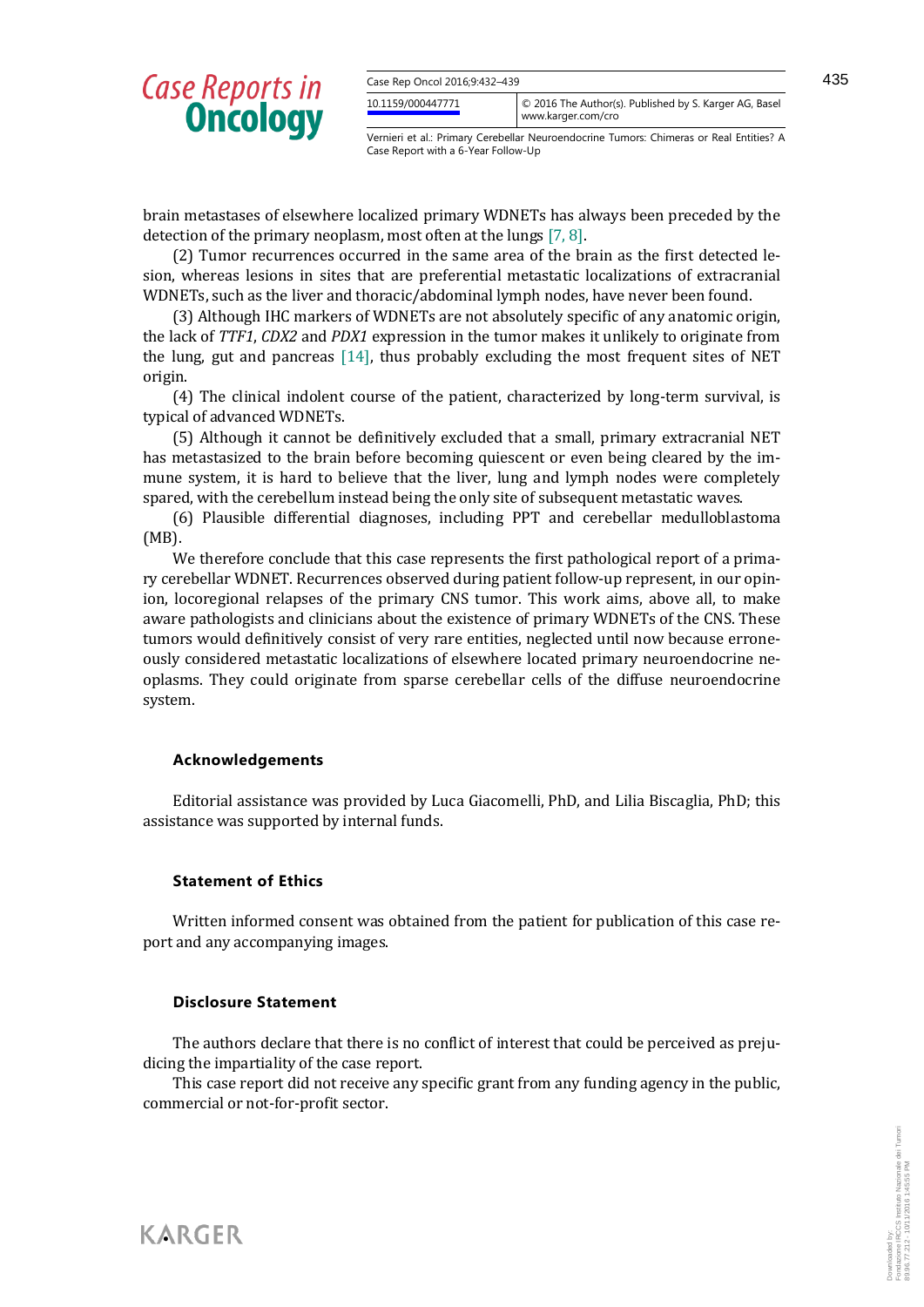| Case Rep Oncol 2016;9:432-439 |                                                                              |  |
|-------------------------------|------------------------------------------------------------------------------|--|
| 10.1159/000447771             | C 2016 The Author(s). Published by S. Karger AG, Basel<br>www.karger.com/cro |  |
|                               |                                                                              |  |

436

Vernieri et al.: Primary Cerebellar Neuroendocrine Tumors: Chimeras or Real Entities? A Case Report with a 6-Year Follow-Up

#### **References**

- $\blacktriangleright$  1 Deshaies EM, Adamo MA, Qian J, DiRisio DA: A carcinoid tumor mimicking an isolated intracranial meningioma. Case report. J Neurosurg 2004;101:858–860.
- 2 Ibrahim M, Yousef M, Bohnen N, Eisbruch A, Parmar H: Primary carcinoid tumor of the skull base: case report and review of the literature. J Neuroimaging 2010;20:390–392.
- 3 Tamura R, Kuroshima Y, Nakamura Y: Primary neuroendocrine tumor in brain. Case Rep Neurol Med 2014;2014:295253.
- 4 Prayson RA, Chahlavi A, Luciano M: Cerebellar paraganglioma. Ann Diagn Pathol 2004;8:219–223.
- 5 Deb P, Sharma MC, Gaikwad S, Gupta A, Mehta VS, Sarkar C: Cerebellopontine angle paraganglioma report of a case and review of literature. J Neurooncol 2005;74:65–69.
- 6 Li ZJ, Lan XL, Hao FY, Yao WC, Wang MY, Chen XD, Bo YL, Wang JP, Zhang HD, Sun P: Primary cerebellar paraganglioma: a pediatric case report and review of the literature. Pediatr Neurol 2014;50:303–306.
- 7 Hlatky R, Suki D, Sawaya R: Carcinoid metastasis to the brain. Cancer 2004;101:2605–2613.
- Patchell RA, Posner JB: Neurologic complications of carcinoid. Neurology 1986;36:745–749.<br>■ Iouvet A. Saint-Pierre G. Fauchon F. Privat K. Bouffet E. Ruchoux MM. Chauveinc L. Fèvre-Mo 9 Jouvet A, Saint-Pierre G, Fauchon F, Privat K, Bouffet E, Ruchoux MM, Chauveinc L, Fèvre-Montange M: Pineal parenchymal tumors: a correlation of histological features with prognosis in 66 cases. Brain Pathol 2000;10:49–60.
- 10 Bosman F, Carneiro F, Hruban R, Theise ND: WHO Classification of Tumors of the Digestive System. Lyon, IARC Press, 2010.
- 11 Steimle R, Raffi A, Bonneville JF, Carbillet JP, Schraub S, Jacquet G, Abdul-Razzak A: Germinoma (ectopic pinealoma) with double location: supra-sellar and the cerebellum without pineal tumor (in French). Neurochirurgie 1979;25:129–133.
- 12 Maxwell JE, Sherman SK, Stashek KM, O'Dorisio TM, Bellizzi AM, Howe JR: A pratical method to determine the site of unknown primary in metastatic neuroendocrine tumors. Surgery 2014;156:1359– 1365.
- 13 Jessy T: Immunity over inability: The spontaneous regression of cancer. J Nat Sci Biol Med 2011;2:43– 49.
- 14 Srivastava A, Hornick JL: Immunohistochemical staining for CDX-2, PDX-1, NESP-55, and TTF-1 can help distinguish gastrointestinal carcinoid tumors from pancreatic endocrine and pulmonary carcinoid tumors. Am J Surg Pathol 2009;33:626–632.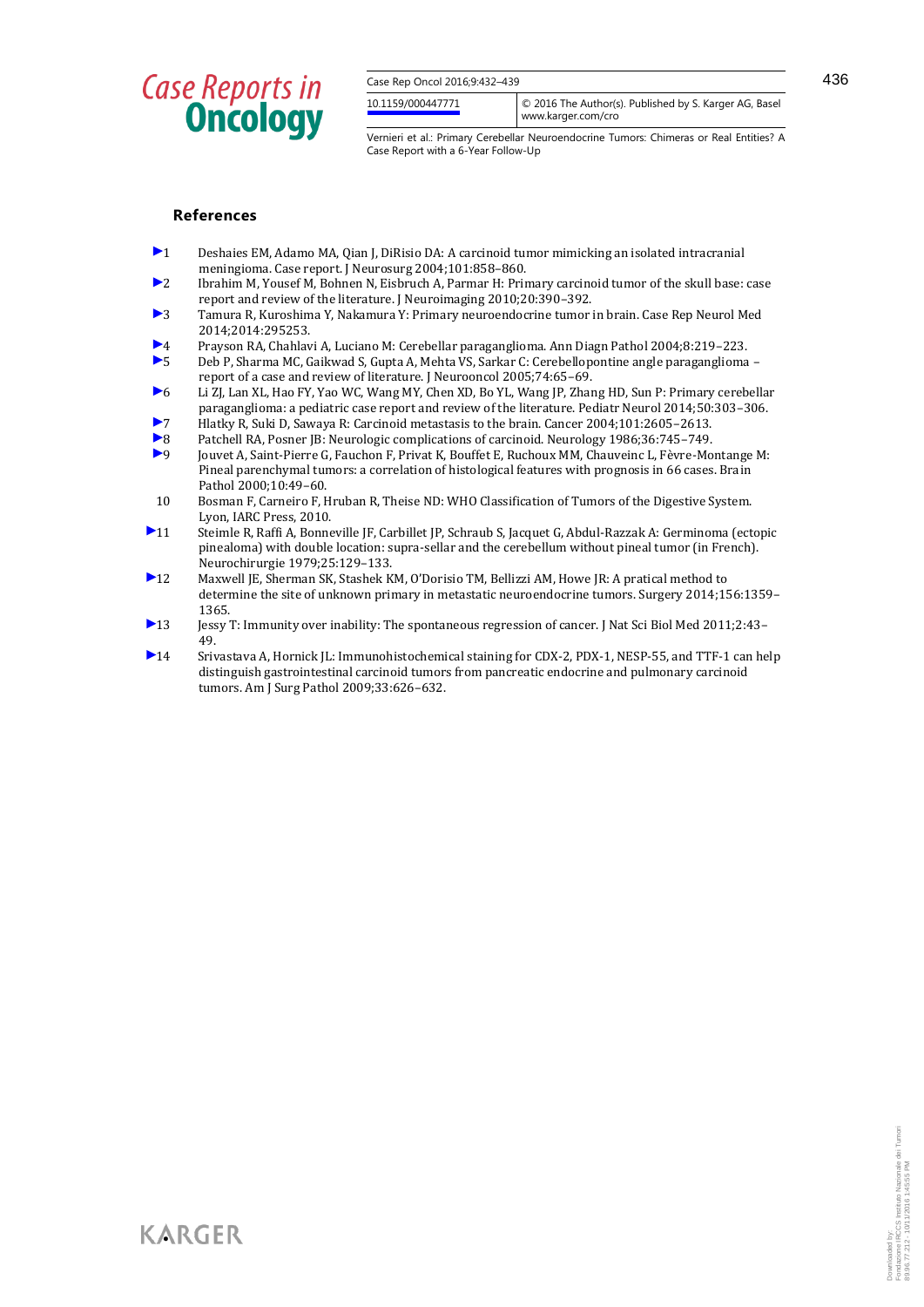| Case Rep Oncol 2016;9:432-439 |                                                                              |
|-------------------------------|------------------------------------------------------------------------------|
| 10.1159/000447771             | © 2016 The Author(s). Published by S. Karger AG, Basel<br>www.karger.com/cro |
|                               | .                                                                            |

Vernieri et al.: Primary Cerebellar Neuroendocrine Tumors: Chimeras or Real Entities? A Case Report with a 6-Year Follow-Up



**Fig. 1. a** Coronal plane, nonenhanced T1-weighted MR scan. **b** Axial, FLARE sequence. **c** Coronal plane, T2 weighted MR scan. **d** Sagittal plane, contrast-enhanced T1-weighted scan.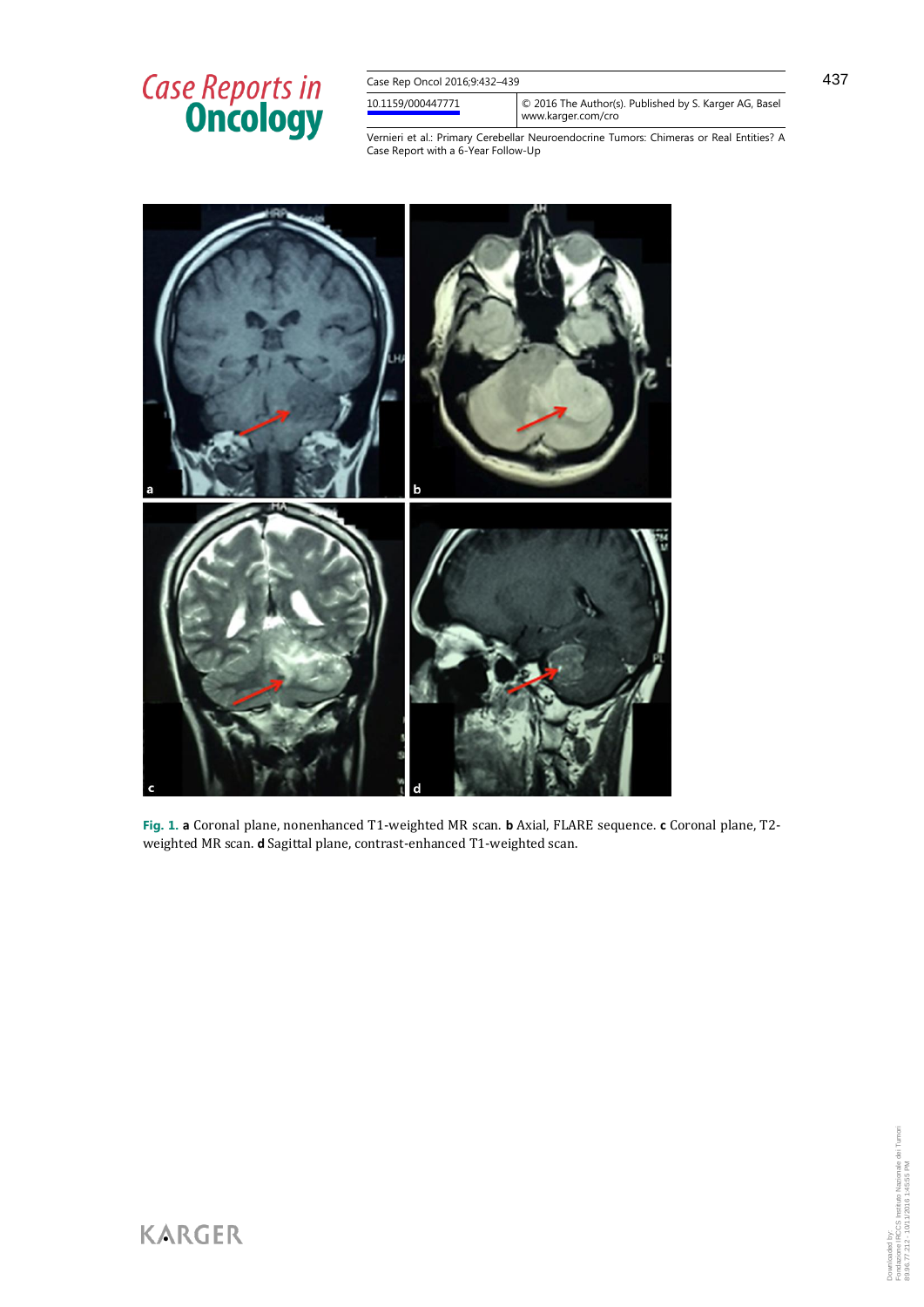| Case Rep Oncol 2016;9:432-439 |                                                                              |
|-------------------------------|------------------------------------------------------------------------------|
| 10.1159/000447771             | C 2016 The Author(s). Published by S. Karger AG, Basel<br>www.karger.com/cro |

438

Vernieri et al.: Primary Cerebellar Neuroendocrine Tumors: Chimeras or Real Entities? A Case Report with a 6-Year Follow-Up



**Fig. 2.** Hematoxylin-eosin staining: ×10 magnification (**a**), ×20 magnification (**b**). **c** IHC for MIB1. **d** IHC for chromogranin A.

**KARGER**